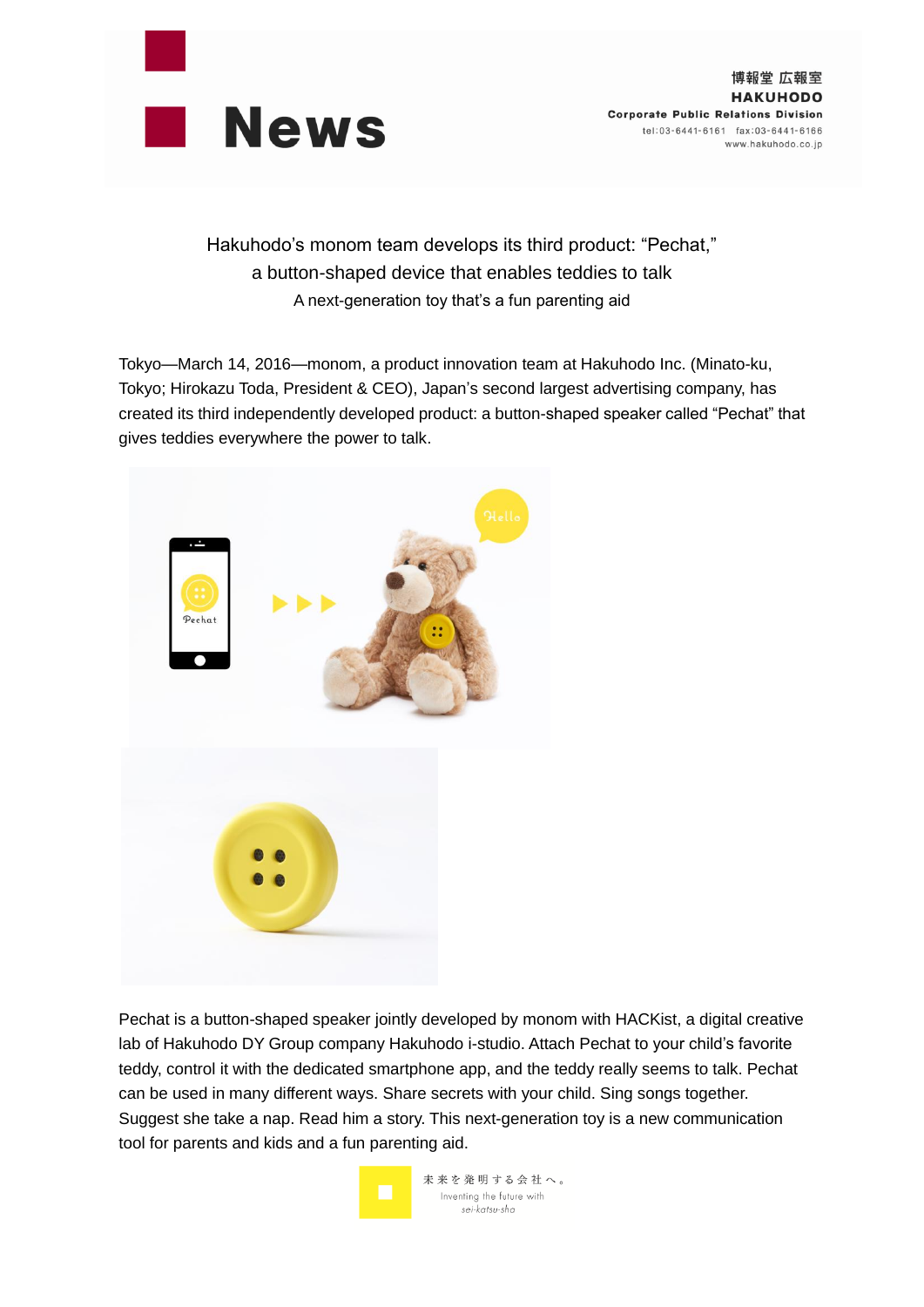Pechat is being exhibited and demonstrated in the Hakuhodo booth at the South by Southwest (SXSW) 2016 Trade Show, a technology startup event taking place from March 13 in Texas, USA.

monom is a Hakuhodo project team devoted to coming up with groundbreaking product ideas that bring existing technology and people together. It will continue to focus on devising products like this that open up new markets and new vistas in life.

Media contacts:

Corporate Public Relations Division, Hakuhodo Inc.

Chie Nishio: [chie.nishio@hakuhodo.co.jp](mailto:CHIE.NISHIO@hakuhodo.co.jp)

Kunio Eto: [kunio.eto@hakuhodo.co.jp](mailto:kunio.eto@hakuhodo.co.jp)

Tel: +81 3 6441 6161

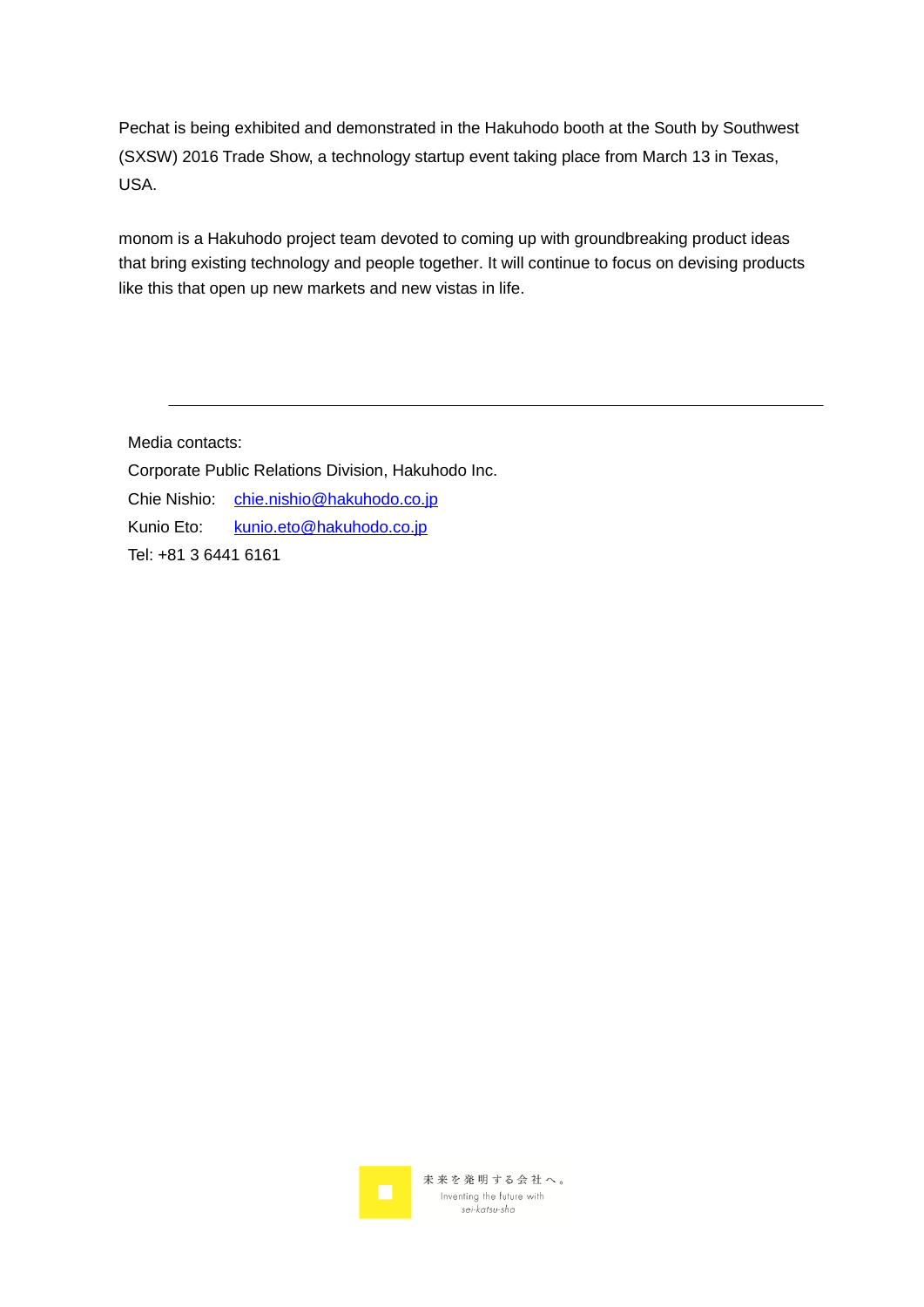## Main features of Pechat

With the dedicated smartphone app, you can get teddy to speak using four modes:

• **Voice Chat**

Converts what the user says to a cute-sounding voice.

## • **Text Chat**

Reads out input text in a cute-sounding voice using a high-quality voice-synthesis engine.

• **Tap Chat**

Lets you play prerecorded phrases, songs, and stories by selecting them on the screen.

## • **Auto Chat**

Automatically responds to or mimics what your child says.



Text Chat mode, in which input text is read out in a cute-sounding voice, incorporates the high-quality voice-synthesis engine AITalk® developed by AI Inc.

# Other features of Pechat

- **Smart Voice Change:** Converts speech to the same cute tone of voice, whoever is speaking.
- **Crying Detector:** Detects when your child is crying and alerts your smartphone.
- **Alarm:** Tells your child it's time to get up or go out in words of your choice.

## **Specifications**

- Basic components: Speaker, microphone, Bluetooth, lithium-ion battery
- Dimensions: 50 mm wide by 15 mm thick
- Connectivity: The Pechat speaker is connected to your smartphone by Bluetooth and can be controlled from a distance of up to approx. 10 m.
- Attachment method: Sew on with thread or affix with a safety pin.

未来を発明する会社へ。 Inventing the future with sei-katsu-sha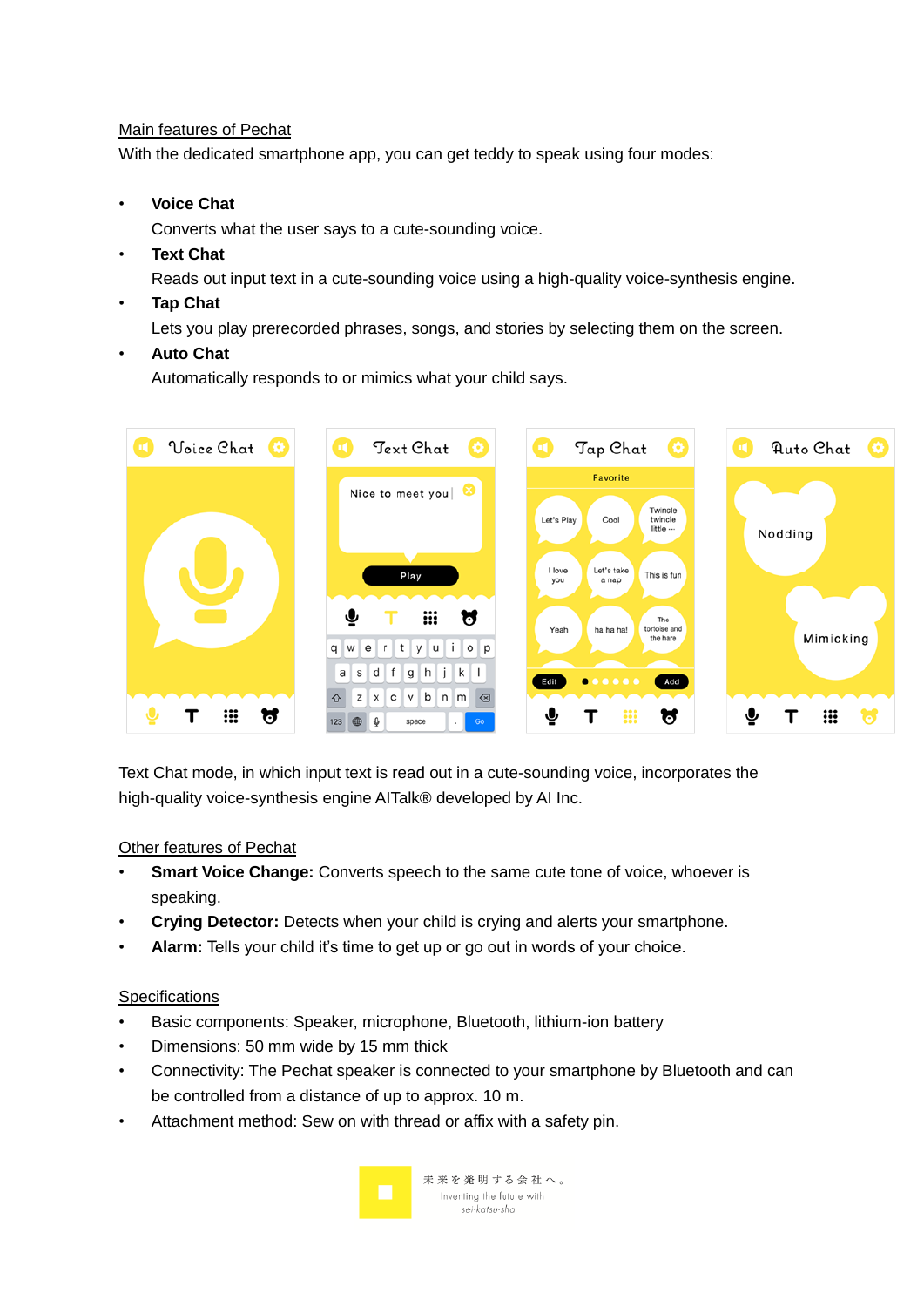#### Special Website

The Pechat project website is being launched on March 14. The site carries details about the product and features a video about the concept behind it.

Address:<http://pechat.jp/>



## Availability

Pechat is a concept model, and there are not yet any plans to commercialize and release it. Development work is under way with the goal of eventually going commercial.

## About monom [\(http://mono-m.jp/\)](http://mono-m.jp/)

monom is a Hakuhodo product innovation team dedicated to forging new lifestyle ideas and opening up new markets by applying technology to everyday objects. Its lineup of design, technology, marketing, and business professionals come up with groundbreaking product ideas by pooling their creative talents. The team has independently developed two products to date: iDoll, a robotic doll that fits in the palm of the hand, and Memory Clock, an IoT timepiece that connects families. monom is also responsible for the product design of Lyric Speaker, a speaker that displays the words of songs, and the Write More study board, which makes it easier to concentrate on studying.

## About HACKist [\(http://hackist.jp/\)](http://hackist.jp/)

HACKist, a collective-of-the-willing project team made up of creatives and engineers at Hakuhodo i-studio, uses technology to transform the sundry phenomena of everyday life and challenges facing society. It designs and produces prototypes that appeal to all the senses. Based on the concept of Metamorphic Prototyping, which involves technologically optimizing prototypes to various needs, HACkist creates devices combining its own original platforms and sensors and develops apps synched with them. By applying visual coding languages like WebGL, openFrameworks, and Unity, it also devises new advertising models, stage-manages events, and develops innovative products. And the scope of its activities is still expanding.



未来を発明する会社へ。 Inventing the future with sei-katsu-sha